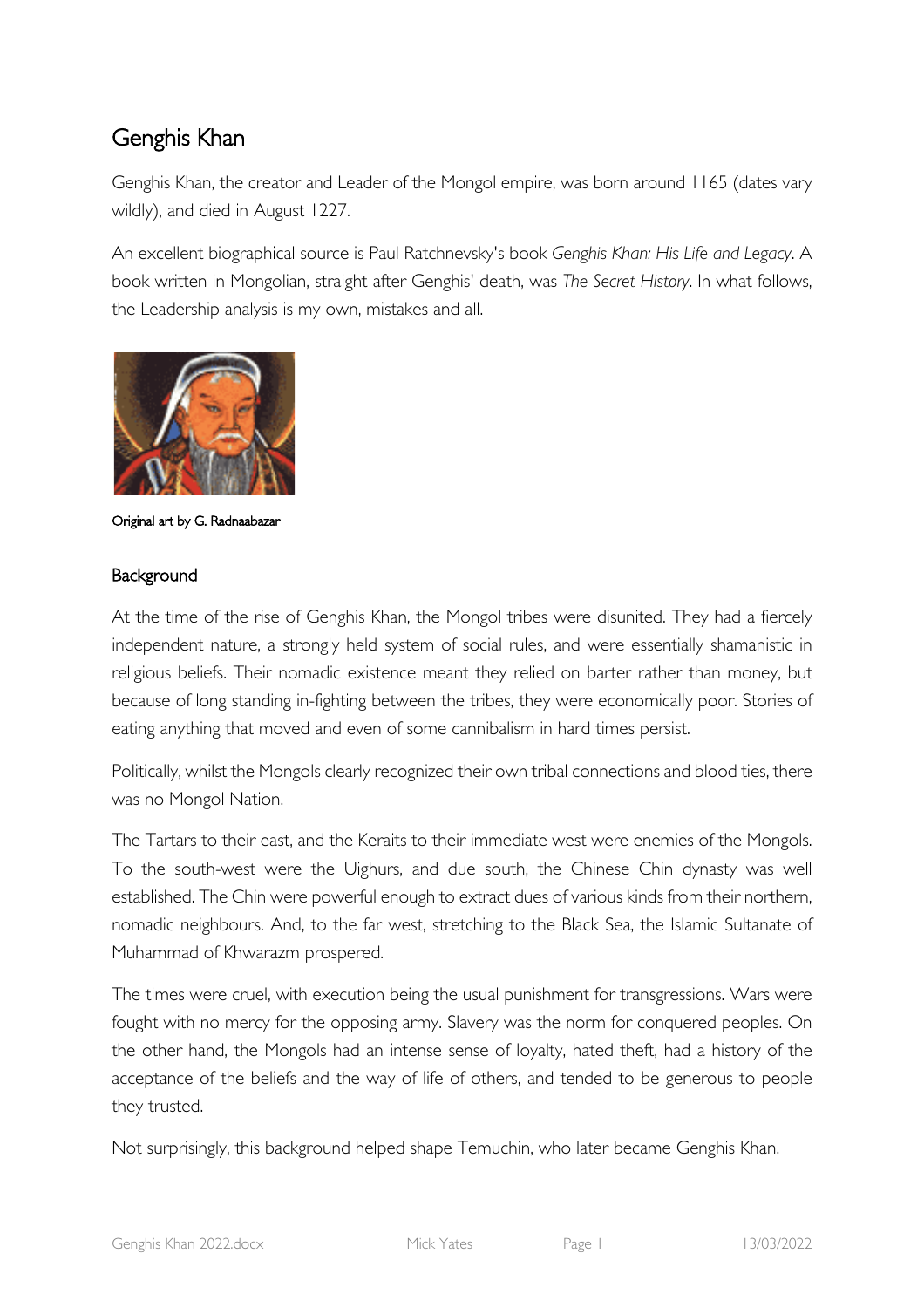## **Conquests**

Temuchin's first major patron was Toghrul, of the Keraits, who he saw as an adopted father. Toghrul was probably the strongest leader amongst the Mongolian tribes at that point, although he was constantly under threat both externally and from family infighting. When Temuchin's wife Börte was abducted by the Merkits, Toghrul and Jamuka (Temuchin's blood brother, his anda, and eventually his enemy) helped rescue her (1183/84).

But not everything went Temuchin's way, with a major defeat in 1187 leading to almost a tenyear gap in his life history, until 1196. That year Temuchin successfully attacked the Tartars. He then rescued Toghrul from exile, who was given the Chin title Wang Khan. Jamuka declared against Temuchin in 1201, when he was elected Gurkhan. In 1202 Temuchin exterminated the Tartars, and that year Wang Khan broke with Temuchin. Thus, and perhaps inevitably, Genghis was at war with the Keraits.

In 1203 Wang Khan died, and Genghis assumed his title of King of the Keraits. Jamuka was betrayed to Temuchin, and died in 1205. Thus, the stage was set for Temuchin to be elected Genghis Khan, over all of the Mongolian tribes, in 1206.

In 1209, the Uighurs submitted to Genghis, leaving him free to concentrate on the Chin and to refuse to pay tribute to them. Eventually, after many battles and even a withdrawal to Mongolia, Genghis destroyed Zongdu in 1215. This was the Chin capital (later to become Beijing), so the Chin capital moved south to Nanking (Kaifeng).

Treacherously, and somewhat stupidly, soldiers of Sultan Muhammad of Khwarazm killed ambassadors from Genghis, forcing him to declare war on that Islamic empire in 1219. Genghis won in 1221. His Empire stretched from the Korean peninsula almost to Kiev, and south to the Indus. It was the largest land empire ever seen.

Genghis was thus now able to focus his time on establishing an effective administration of the Mongol Empire, whilst keeping internal strife under check and setting his succession in place.

He died in August 1227 (the cause is not certain), having named one of his sons Ogödei Kha'an his principal successor. Ogödei is remembered by history as probably the most principled of the sons, explaining Genghis' choice.

Genghis' youngest son Tolui (by all accounts the cruellest of his sons) was not chosen - but Tolui's son became Kublai Khan, later the first Yuan Emperor of China.

## Values

Genghis Khan's value system was visible to all, and he certainly walked the talk.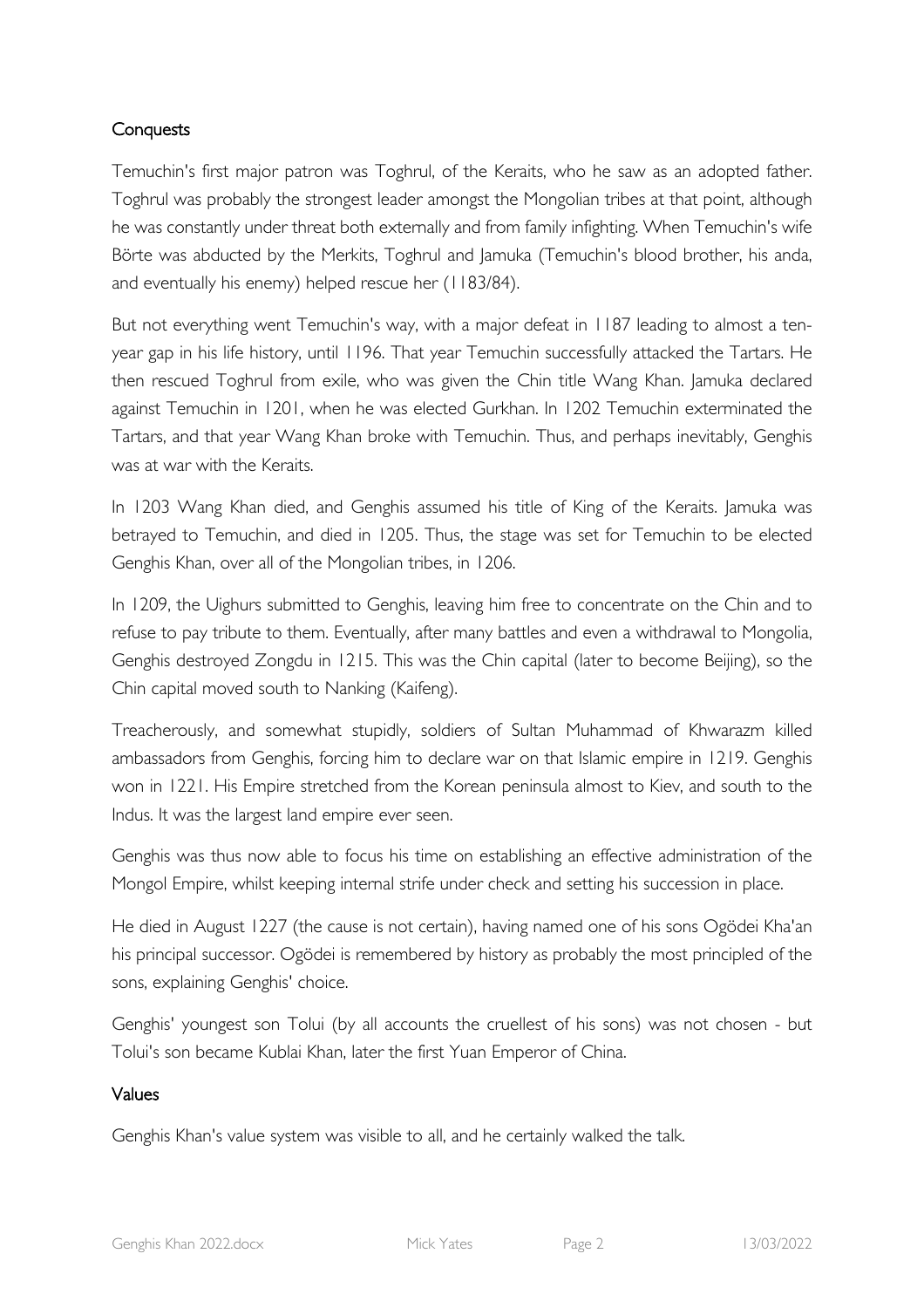He totally shared his people's belief in the nomadic way of life, recognizing that, in war as in the hunt, booty is the main aim .. and winning was what counted. However, amassing material wealth did not matter much to him, as he shared everything with his loyal supporters. He was seen as a most generous Leader.

As an individual, he wanted power. He was a physically strong man, although he was probably not a hero in the sense of an outstanding hand-to-hand fighter. He encouraged his supporters to be frank and speak without ceremony, and usually moderated his passion and anger with thoughtful responses.

Genghis also demonstrated a rather liberal and tolerant attitude to the beliefs of others, and never persecuted people on religious grounds. This proved to be good military strategy, as when he was at war with Sultan Muhammad of Khwarazm, other Islamic Leaders did not join the fight against Genghis - it was instead seen as a non-holy war between two individuals.

Whilst Genghis was himself illiterate, he understood the power of spreading ideas via the written word and used it to administer his empire. He was responsible for the spread of the Uighurs script as the common Mongolian alphabet. He was relentless in learning new things, absorbing ideas from other cultures as often as he could.

Against his enemies, vengeance was a constant theme, reflecting his Mongol cultural heritage, and he slaughtered people with ease. Terror was always one of his principal weapons of war. He laid waste to entire cities and populations that resisted his armies, although he often by-passed others that submitted.

He was clearly most perceptive about politics in rival tribes and cities, and he understood what drove individuals. Usually, his strategies involved finding psychological ways to undermine his enemies, based on these perceptions

On the other hand, he recognized the values of his individual enemies. He would put to death a soldier who had tried to be disloyal to their own commander, by, for example, betraying the commander to Genghis. However, he would pardon and even bestow honours and responsibility on those who had fought loyally for their commander - even if against Genghis. In fact, one of his most trusted generals, Jebe, was once a young opposing soldier who shot Genghis' horse from under him in battle.

# Envision

Genghis Khan actually used the 4 E's of Leadership, even if he didn't know it!

The vision was one of economic prosperity for his people, power for himself, total destruction of his enemies and fairness for willing subjects.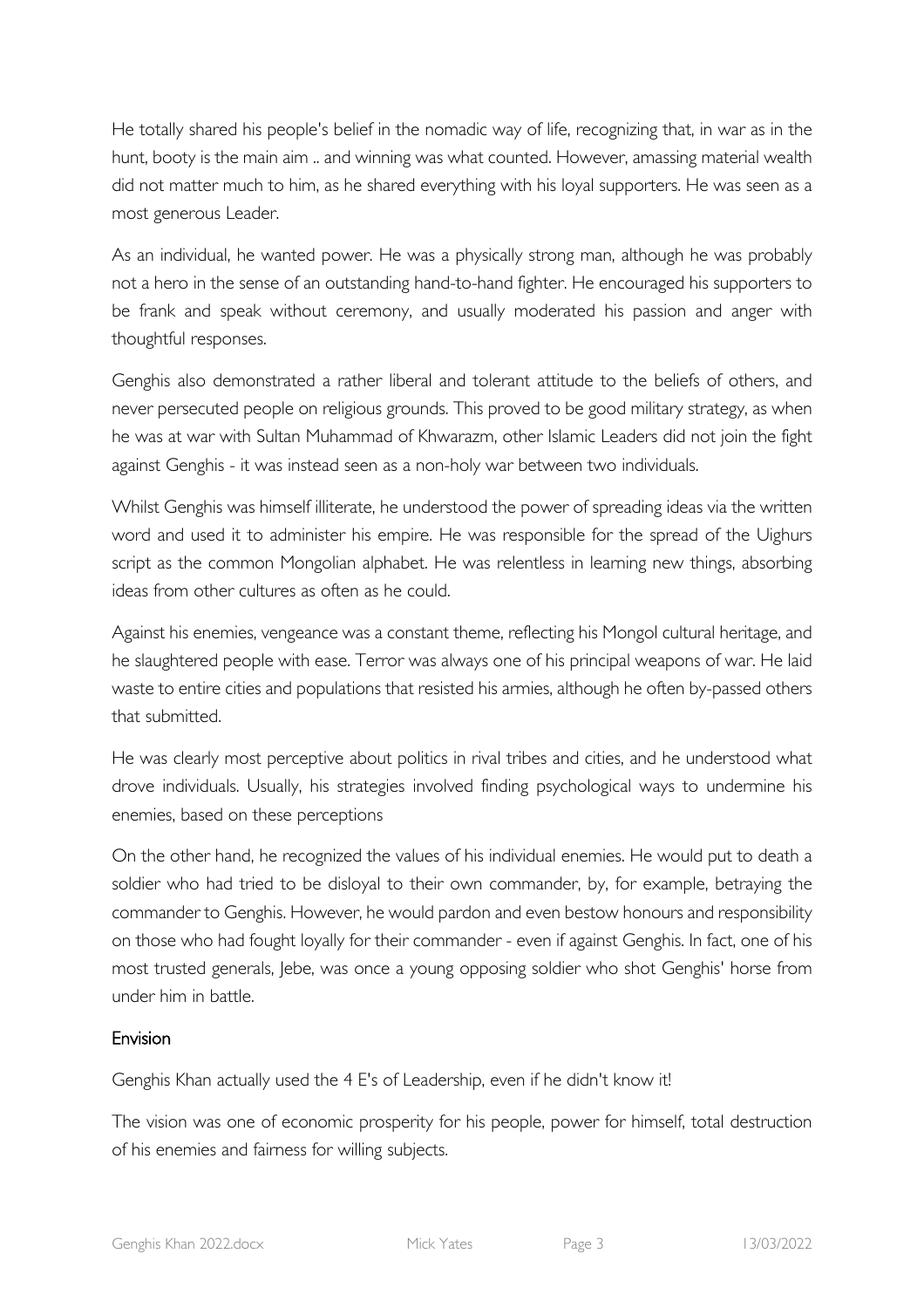At the beginning it is doubtful that he had a grand vision of building the World's biggest empire. Rather, he recognized that rich plunder was the best means of preventing the Mongol tribes from fighting each other. He also recognized that this would allow them to preserve their nomadic way of life.

# Enable

His enablers included good use of military technology, a unique organization of his army, promoting leaders on merit not lineage or family, definite rules of engagement in war, and a clear administrative system for conquered peoples.

Whilst his army had no unique weapons, he put to good use the short horse stirrup, to give better control at close quarters. His elite troops were quite heavily armoured, although others were more militia-like. His soldiers used the Central Asian compound bow, which had the power of a European crossbow (although they didn't know it), whilst being half the size of a long bow.

He organized his army into units of ten thousand, not sorted by tribal affinity as was historically the case. This reduced the possibility of internal friction. He also had an elite Household Guard with hand-picked commanders, upon which he relied for the most difficult tasks. All of his officers were instructed never to abuse their soldiers.

Rules of engagement were clear to all, and rigorously enforced. For example, if a soldier deserted his troop, he was executed. If a soldier failed to stop to help a fellow warrior whose baggage fell from his horse, he was executed. If two or more members of a troop made a great advance, but were not supported by their comrades, the latter were executed. And so it goes on ...

In terms of battle strategy, it seemed that there was little unique about Genghis' approach, building as it did on the Mongolian way of hunting. He also tended to close in on the enemy only when he was sure of overwhelming them - although he did lose some battles, even then. It seems that the thoroughness, fierceness, courage, and total dedication of his troops were what carried the day.

In peacetime, Genghis developed unique administrative organization structures, designed to preempt feuding. the unit was not the tribe, family, or aristocracy - but based again on tens, hundreds and thousands - mixed and matched. Leadership was, as ever, based on merit. And he organized a system of internal communication by horse riders. (As an aside, the way some of these riders behaved caused much distress to the populace. They were accorded first right to virtually anything they wanted from local people as they rode across the country, and often abused this right. Genghis was not perfect in his administration)

Genghis' legal code (The Yasa of Chingis Khan) was firmly based on Mongol common law but written down and extended as cases arose. And, as for his armies, the rules were clear and tough.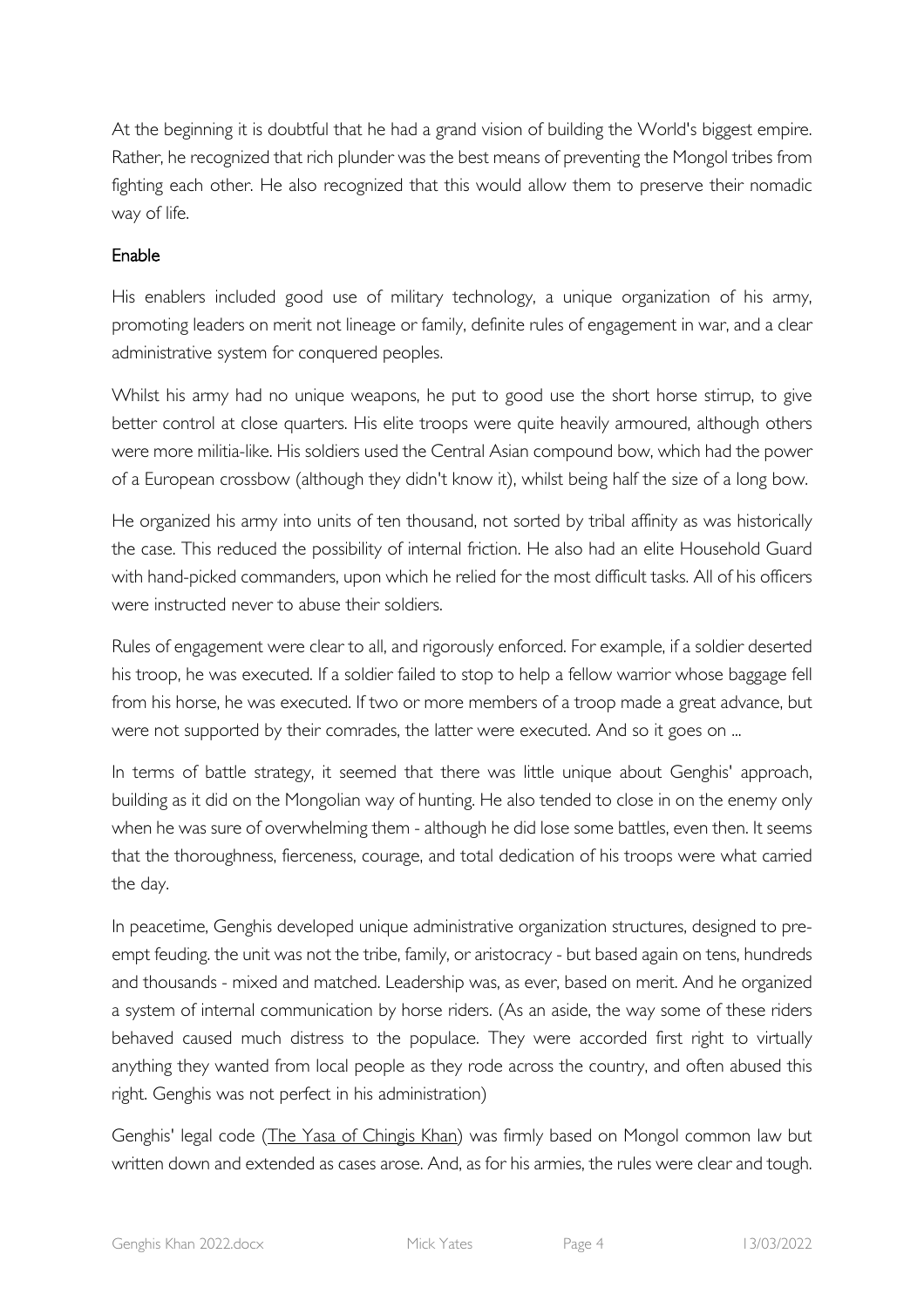For example, theft of any kind led to execution, and adultery was also punishable by death for both parties. He also rigorously enforced the Mongol religious taboos, although as noted before his administration was tolerant of other people's beliefs. On the downside, it should be noted that the continual pursuit of booty and plunder meant that many valuable artifacts were destroyed as he conquered, both religious and otherwise. In no way am I trying to justify the more uncivilized of these rules ... but I simply want to point out that the clarity and universality of Genghis' rules ensured that his empire worked.

## Empower

It may be difficult to see that a Leader as strict as Genghis practiced Empowerment. However, if we define Empowerment as a contract between a leader and his followers for mutual trust and accountability, it was certainly central to Genghis' approach.

Merit was Genghis' guiding principle in choosing his leaders, both in wartime and when at peace. He did use the noble group as commanders, but his most valuable generals were solely picked on merit. He trusted these people to get the job done, although he clearly held them accountable for results

The army units were led by commanders personally picked by Genghis. His commanders could be from his immediate family, lowly sheep herders, or even conquered warriors he trusted and respected. Commanders were expected to have their troops ready for battle at all times - else they were replaced. All of the soldiers from whatever rank thus literally had the possibility before them of becoming commanders, based on their own merit.

Net, the Mongol army fully agreed with the goals of their Leader and accepted the rules under which they fought. They totally trusted Genghis and would rather die than let him down. In that sense, empowerment was clearly at work.

## Energize

It seems clear that Genghis was consistently reflecting the real desires of his followers. He unleashed their need to escape from a poverty cycle, rather than simply focus them on visions of world conquest. Then, he made the enemy without the tool to prevent internal conflict.

It is perhaps most difficult to assess exactly how Genghis Khan energized his people, as almost no speeches are accurately recorded, and he himself could not write. However, The Secret History and several Persian chroniclers provide a few clues.

Whilst Genghis sought power for himself, he also was careful at every stage to offer his followers major gain from their conquests. He shared his animals, his clothes, his food, and his plunder with his people, almost irrespective of their social position.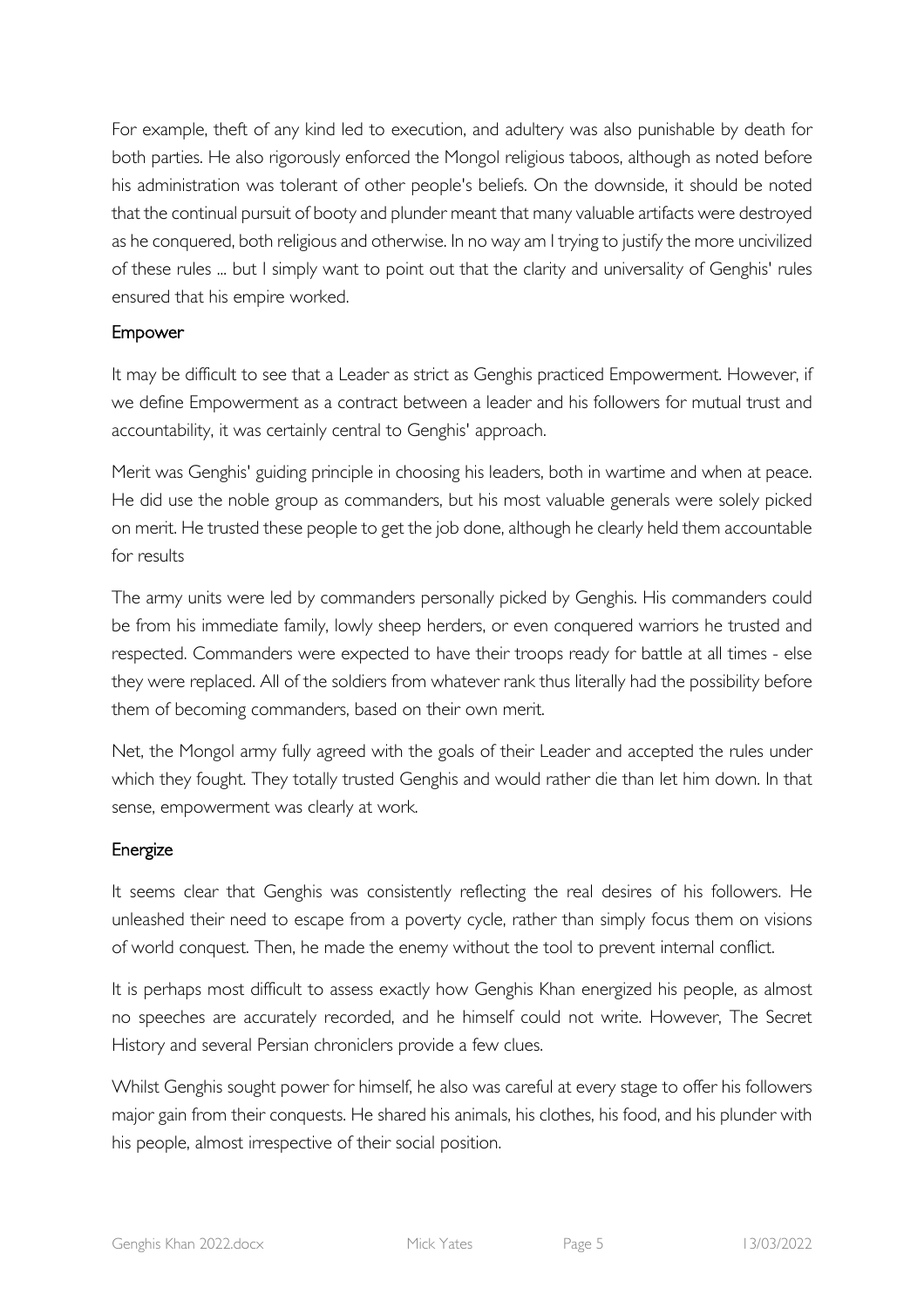He constantly demonstrated his loyalty to his trusted people, and his generosity surely encouraged all to follow. Rules were clear, rewards were many, and merit was a guiding principle of his administration.

When he went into battle, he very clearly intended to win. His people knew they followed a winner. Even in matters of vengeance, or of being insulted (as was the case with Sultan Muhammad), he very obviously put things in terms his followers could deal with and act upon.

Finally, he was totally true to his own value system, in a way that was obvious to both his friends and his enemies. This in itself must have provided significant energy to his followers.

# Aftermath

Genghis Khan forged the unification of the Mongol tribes and reversed their decline in living conditions.

Trade flourished, and contact with distant lands, including Europe, was encouraged. He set in motion the events that created the World's biggest land-based empire, including the creation of the Yuan Dynasty in China. Importantly, his firm stand on his society's ethical rules and his intolerance of misdeeds led to a marked change in the social climate. Inter family rivalry all but disappeared, and peace and order were very evident to outside visitors, including European travellers.

As Microsoft Encarta said:

*The greatness of the khan as a military leader was borne out not only by his conquests but by the excellent organization, discipline, and manoeuvrability of his armies. Moreover, the Mongol ruler was an admirable statesman; his empire was so well organized that, so it was claimed, travellers could go from one end of his domain to the other without fear or danger.*

Or, as in the introduction to the Genghis exhibition at the Royal British Columbian Museum said:

*Genghis Khan pledged to share with his followers both the sweet and the bitter of life. In structuring his army, he integrated soldiers from different tribes, thus inspiring loyalty to the Mongol army as a whole rather than to a specific lineage. He gave his enemies one simple choice: surrender and be enslaved or die. By consistently enforcing discipline, rewarding skill and allegiance, and punishing those who opposed him, Genghis Khan established a vast empire.*

For the people he conquered, the impact was very mixed. The Chinese fields got turned into nomadic pasture, adversely affecting the Chin peasants and causing hardship. On the other hand, for the cultures that he and later Kublai Khan ruled, like the Chin, the encouragement of the exchange of knowledge and ideas helped them develop. For example, the Chinese became